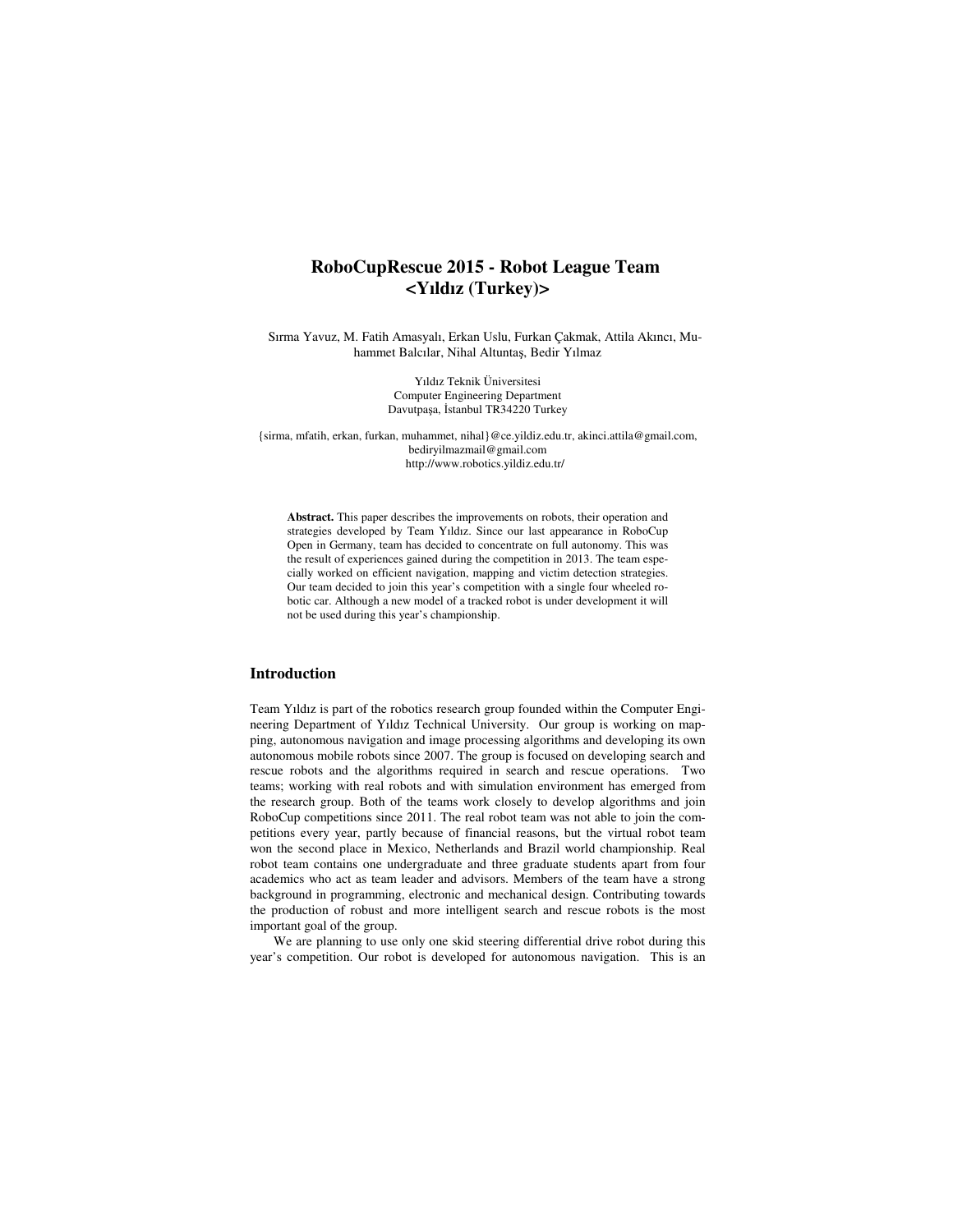improved model of our previous robot PARS. For the competition, our original model gone under some modifications; such as resizing, incorporating new sensors and changing the location and number of sensors.

### **1. Team Members and Their Contributions**

The list of the team members and their main responsibilities are as follows:

- Sırma Yavuz Team leader, responsible of mechanical design, electronics and SLAM software development
- M. Fatih Amasyalı Advisor, responsible of victim detection and image processing software development
- Erkan Uslu Electronics, controller programming
- Muhammet Balcılar SLAM software development
- Furkan Çakmak Navigation Algorithm, ROS, Control algorithms
- Attila Akıncı Exploration Algorithms, operator interface
- Nihal Altuntaş Image processing software, victim detection
- Bedir Yılmaz Image processing software, victim detection

### **2. Operator Station Set-up and Break-Down (10 minutes)**

Since we primarily plan to run for autonomous league, we have not changed the structure of the operator station too much. An aluminum wheeled case will be used to carry all necessary items for the operator station. The station will be powered up and powered down with one button. The operation case contains one laptop, one lcd monitor, one access point and a power unit. To carry the robot we have another movable chassis with wheels, it is constructed according to the size of our robot. Although other team members will assist the operator to carry the operation case we aim to have only one operator to set up and break-down the operator station within 10 minutes. Two people will be responsible of carrying the robots inside and outside the competition arena.

### **3. Communications**

There are two access points in our system, one on the robot side and the other on the operator station. These access points support 802.11a/n and 802.11g/n; however we plan to use 802.11g/n to communicate between our main robot and the operator station. The computer used on our robots supports 802.11a/n and 802.11g/n will be connected to the access point via Ethernet cable. General setup of our system is shown in Fig. 1. The wireless communication is between the access points require a se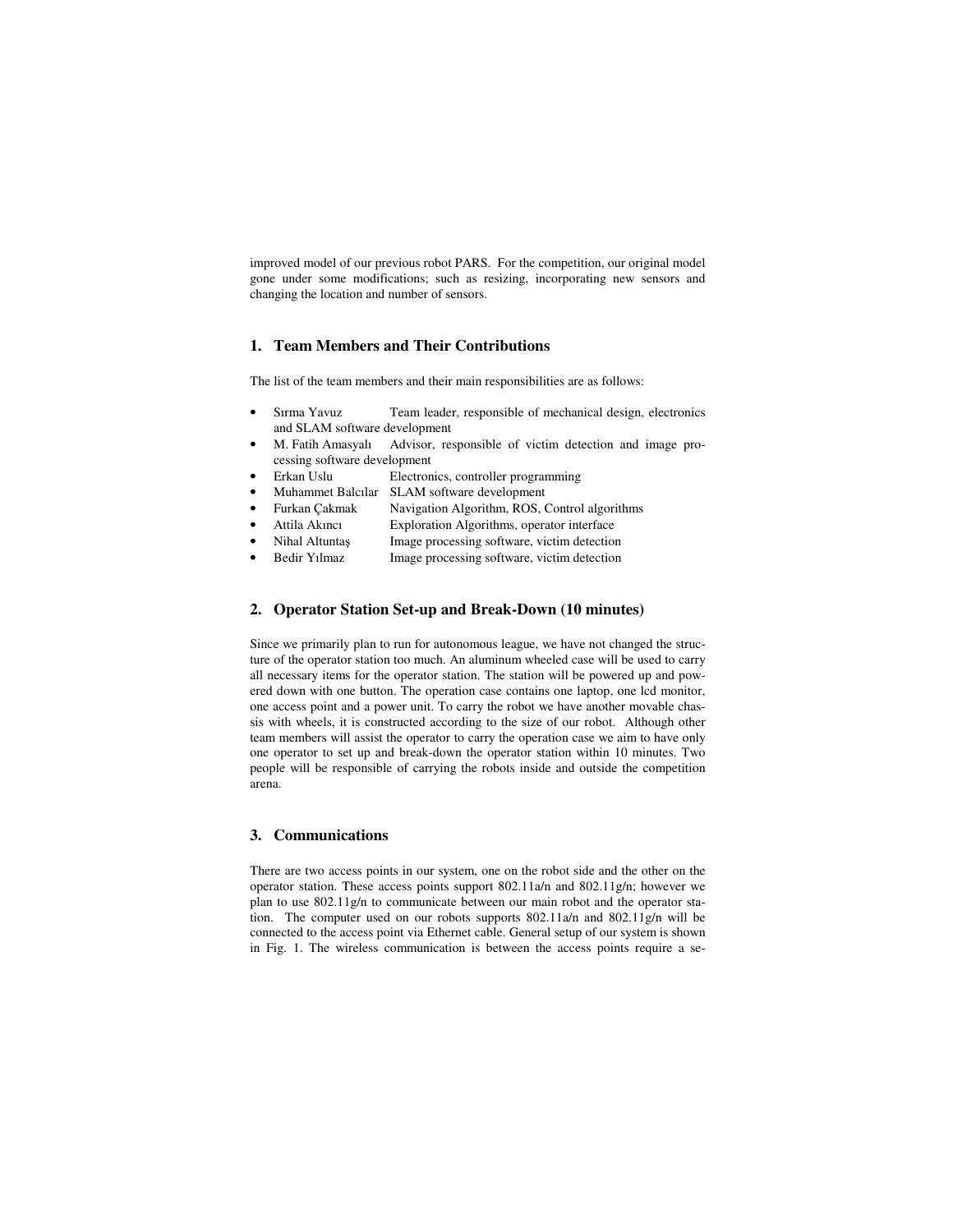lectable 802.11a/n or 802.11g/n band. There is a headset to be used by the operator requiring Bluetooth communication.

**Table 1.** Communication requirements of the team

| <b>Rescue Robot League</b> |                     |            |  |
|----------------------------|---------------------|------------|--|
| YILDIZ (TURKEY)            |                     |            |  |
| Frequency                  | <b>Channel/Band</b> | Power (mW) |  |
| 5.0 GHz - 802.11a          |                     | 32mW       |  |
| $2.4$ GHz - $802.11$ g     |                     | 32mW       |  |
| 2.4 GHz - Bluetooth        | spread-spectrum     |            |  |



**Fig. 1.** The general setup of the system.

### **4. Control Method and Human-Robot Interface**

Only one fully autonomous robot will be used per mission. It will try to cover the most of the area using the SLAM and exploration algorithms developed by our team. SLAM algorithms relying on sensor data and will generate the map of the area automatically. Victim detection is planned to be fully autonomous as well. The robot will only send the necessary information to the operator's computer for him to annotate and print the victim information and the map.

Robot control interface consists of one form with three tab pages, namely Connections, Sensors and Visual Elements. Initiation or connection tab page shown in Fig. 2 is divided to two parts; left side of the page is simulated as an external terminal capa-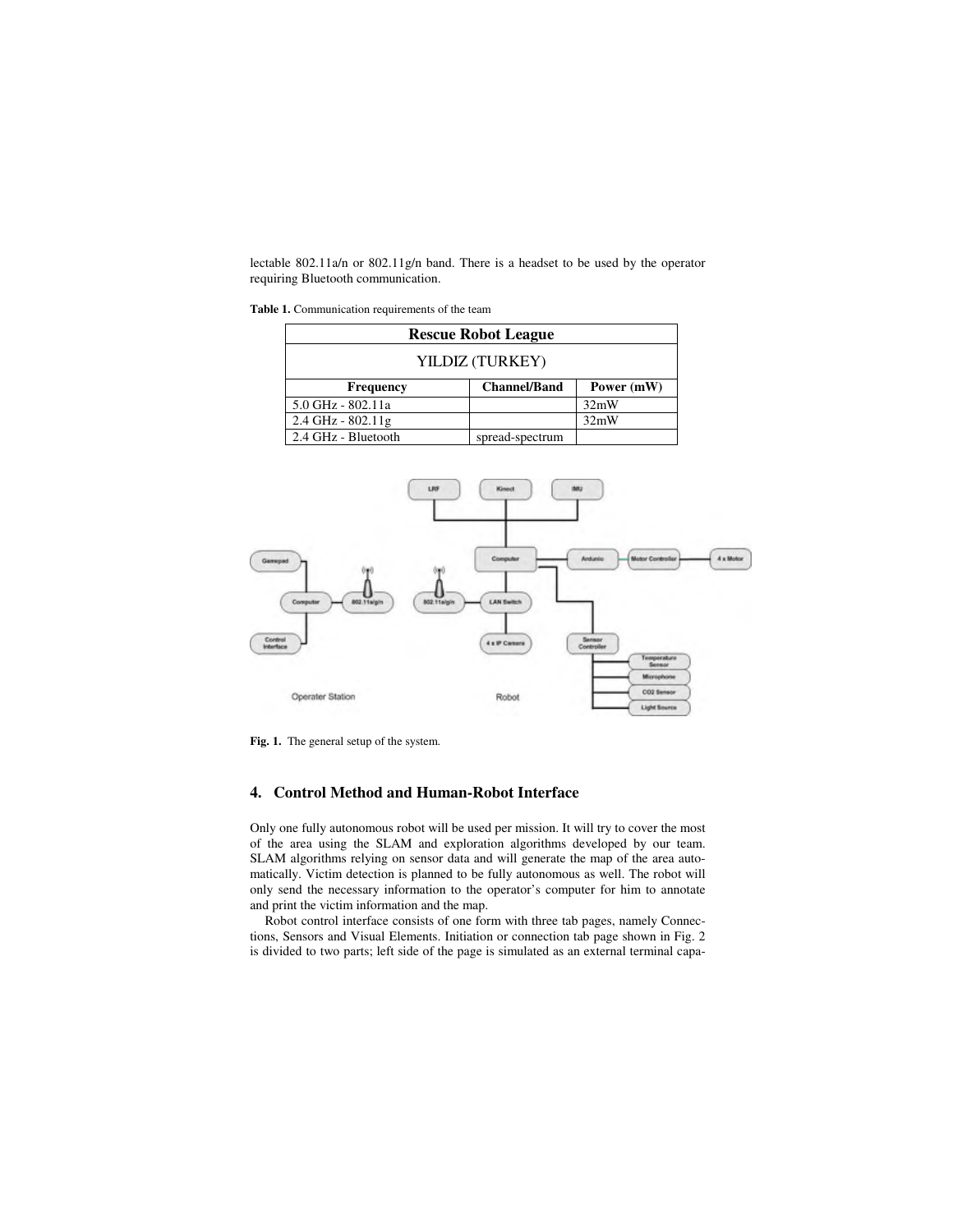|                                                                                           | <b>Red Masker</b>                                                 |
|-------------------------------------------------------------------------------------------|-------------------------------------------------------------------|
| <b>Territori</b>                                                                          | Mag Mason (St)                                                    |
| Glenmand, I                                                                               | --<br>ling (b)                                                    |
| <b>External last a</b>                                                                    |                                                                   |
| NYA NA<br><b>Fort series</b>                                                              | <b><i>Stra Forestand</i></b>                                      |
| h america (di procuramente)<br>Framme si refutivi magni como<br><b>Guide</b>              | <b>CONTRACT</b>                                                   |
| <b>FOR ALL AND</b><br><b>CONTRACTOR</b>                                                   | the interestimate and he at<br>storiantide semingeals manual (1)  |
| <b>Beginnifita</b><br>Parkays, Independence James World<br>Nekayi mids/peranetal, opdrois | <b>PERSONAL</b>                                                   |
| <b>International</b>                                                                      | bartchane / years likes funder                                    |
| mep metadela<br>mini                                                                      | OF THI LUXURER   INTOXIA/DARKSHATC                                |
| HAINE POST<br><b>Signs</b>                                                                | Generant suins must similine<br>Generale entry great BGE wholesal |
| <b>Carl: prices a britain</b><br>LITTLE GLOS<br><b>Uncluding</b>                          | Consents and a street Death attribue                              |
| <b>Saaki</b> Jaloi                                                                        | <b>COLLAPPOINT</b><br>Gold.                                       |
|                                                                                           |                                                                   |
|                                                                                           |                                                                   |

ble of executing general Linux or specific ROS queries and the right side of the page is dedicated to ROS connections containing general startup configuration.

**Fig. 2.** Operator Interface Initiation.

Sensors tab page is shown in Fig. 3. On the left side of this page IMU, Ultrasonic and Carbon dioxide sensor values are shared part by part in the diagonal corners and also RGB camera view and basic robot management command group is presented. QR code details and retrieval information in QR codes is extracted and shared in right side of the page.



**Fig. 3.** Sensor Value Tracking.

The heat map is used to visualize the temperature information which is represented with colors changing between red and white. Thermopile sensor values can be seen on the heat map as well. Heat map source will be replaced with thermal camera by the competition.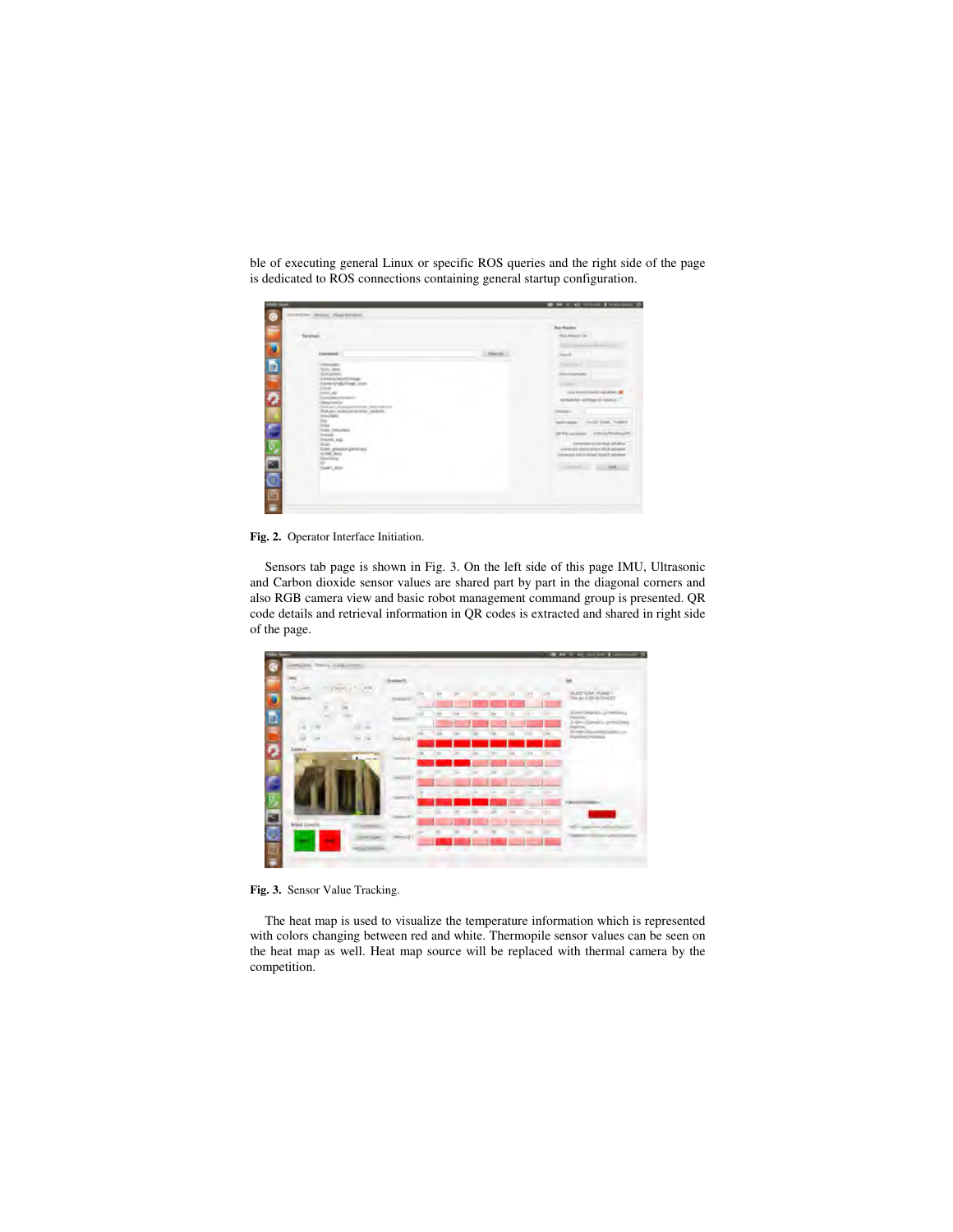Finally, RGB-depth camera view and Mapping information are shown in visual elements tab page shown in Fig. 4. Since all algorithms will run on the robots and only the automatically generated maps and video streams will be sent to the operator's computer. Using the interface, where operator monitors the sensor based map generated by the SLAM algorithm and may eliminate points he considered to be faulty, he will also see the position of the robot as calculated by the SLAM algorithm. Mapping visual is generated by computing laser scan data although camera views are directly shared using raw camera data which are received from the network via ROS topics. System history is logged and shared in this tab. Rviz and OpenNI initiation can be done using application shift buttons. Operator will be using this tab to watch the video stream and draw a map. Victims will be marked here as well.



**Fig. 4.** Visual Elements with external video streams.

### **5. Map generation/printing**

Since our last appearance in the competition, we have started to use ROS framework which allowed us to use various tools and libraries. Recently we have developed new R-SLAM Mapping software to generate a 2-D map of the environment. We will be using our own navigation software which requires data from both victim detection and mapping algorithms. Operator can follow the landmarks and victims found by the algorithm on the screen. We will extend the software, to provide an information sheet for each victim found, to allow operator to edit the victim information. Operator will be able to print the victim information and the final map using the print button on the software.

We are able to produce reliable sensor-based maps using our own R-SLAM algorithms, and it is fully adapted into ROS. Sample sensor-based maps generated in our faculty building and in laboratory environment, using R-SLAM are given in Fig. 5 and Fig. 6. Our previous work on SLAM algorithms primarily rely on LRF and encoder data for mapping and localization. Since the competition site is more complicated,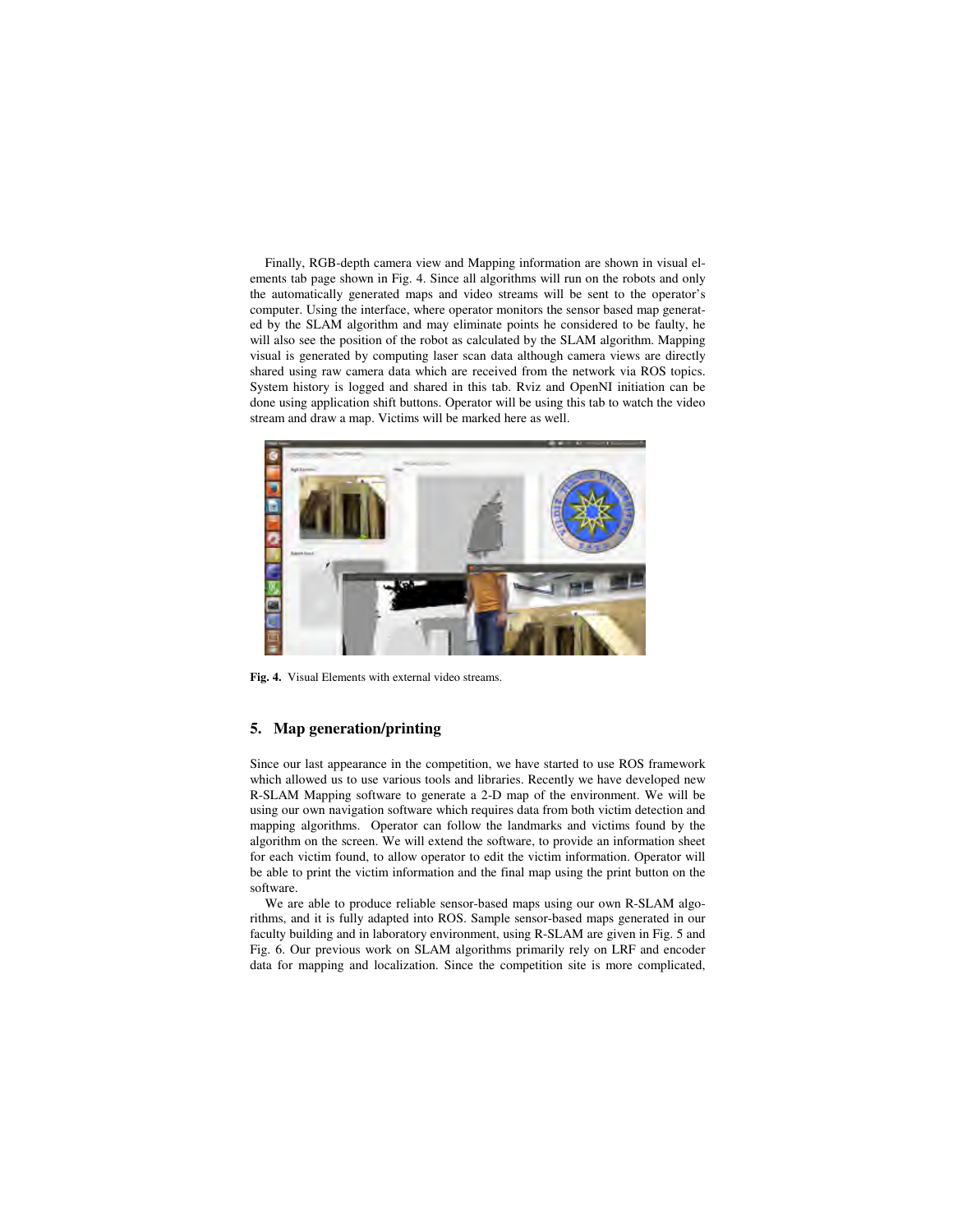including ramps, stairs or holes on the walls we are currently incorporating IMU and Kinect data into our software. In our application we aim the operator to add few annotations to the information sheet provided by the software and not to interfere with automatic map generation at all.



**Fig. 5.** Sample sensor-based map for the faculty building shown on the left.



**Fig. 6.** Sample sensor-based map for the area shown on the left.

### **6. Sensors for Navigation and Localization**

Exploration method of the robot is established on frontier based approach and potential target detection and navigation studies [1]. Our exploration strategy is based on finding the frontiers having the greatest potential. Potential frontiers are defined proximity of the unexplored neighbor grids. This definition depends on the distance of the paths which is calculated with A\* algorithm between robot and its target. Minimum and optional path is selected and robot is navigated during this selected path.

Navigation is based on global and local planners. Global planner determines the path according to Dijkstra algorithm. Local planner uses the dynamic window approach [2,3].

Sensors used for navigation and localization are listed as follows:

• Inertia Measurement Unit (IMU): It provides 3D orientation, acceleration, 3D rate of turn and 3D earth-magnetic field data.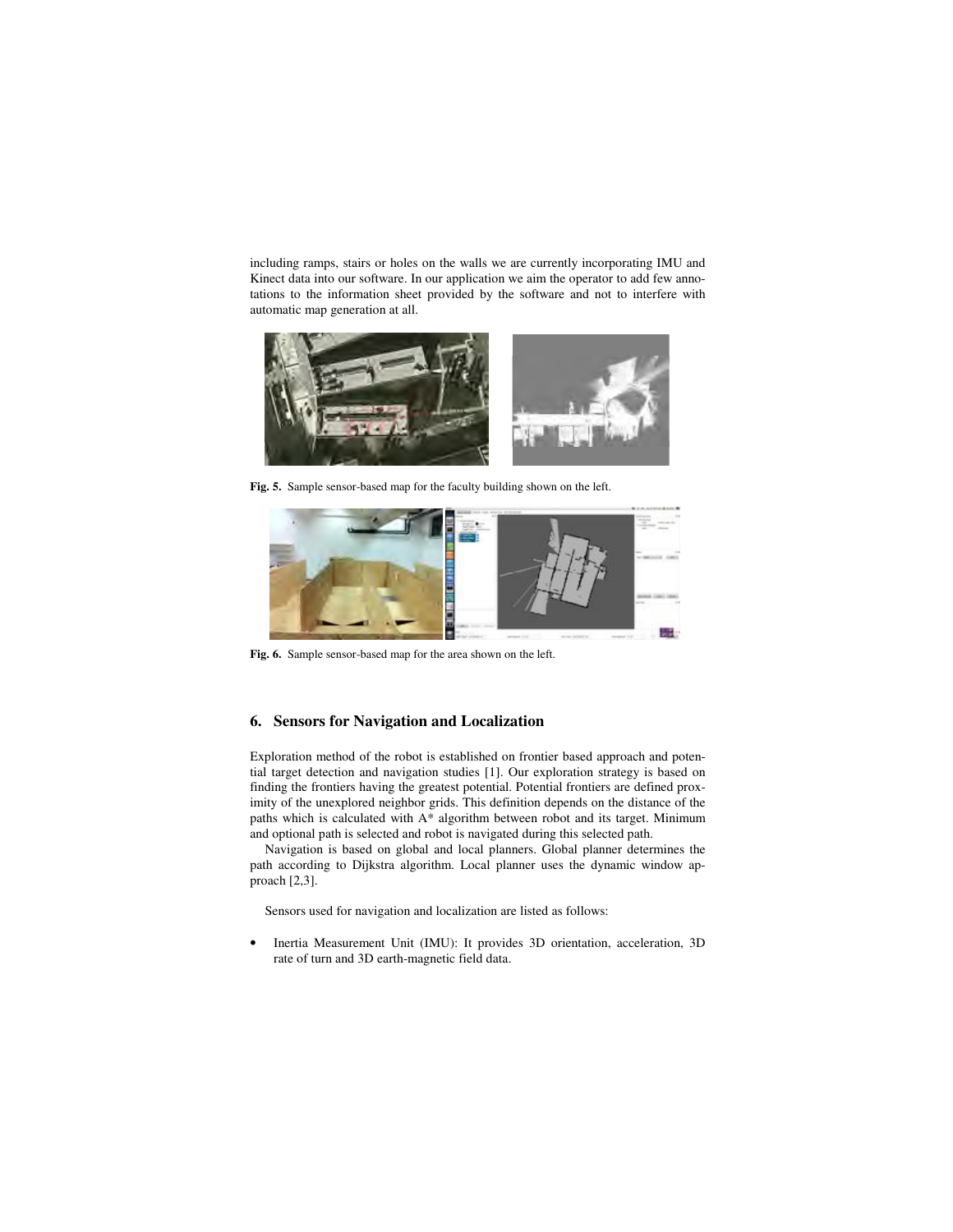- Laser Range Finder (LRF): The field-of-view for this sensor is 240 degrees and the angular resolution is ~0.36 degrees. It can measure distances up to 30 meters.
- Ultrasonic Range Finders: Although these sensors are not crucial for mapping or localization, they are used to sense any obstacles close to the ground and are not detectable by LRF.
- RGB-D Camera (Kinect): Our navigation algorithm uses Kinect data to head towards the possible victims. Although, the Kinect data is not originally used as a part of the localization software, we intent to use it to correct the IMU data in future to increase the reliability in real disaster areas.

## **7. Sensors for Victim Identification**

Main sensors used for victim detection are as follows;

- RGB-D Camera (Kinect): We primarily relay on RGB-D data to identify any possible victims. While depth information provides information to identify possible victims, RGB data is used to confirm the presence of victims.
- Thermal Array Sensor: Measures the absolute temperature of 8 adjacent points in its field-of-view simultaneously. Number of sensors is located on the robot at different heights.
- $CO<sub>2</sub>$  Sensor: It is used to check the breathing for the victim found.
- Microphone and speaker: These are used to detect the sound of the victim.

The holes located in different heights on the walls constructing the competition area are possible places for victims. In order to reduce computational load of complex image processing algorithms for victim detection, we first use Kinect depth data to identify possible victim locations by detecting the holes. Two steps are used for hole detection. First, a kind of median filter that is developed by our team is applied to remove noise and convert the greyscale depth data into black/white image as seen in Fig. 7. At the second step, OpenCV library is used to find segmented hole location.



Fig. 7. Test Results of the developed system (a) QR-code is marked by blue dot while the hole is pointed out by red one and (b) black/white image obtained by medianization in the first step of hole detection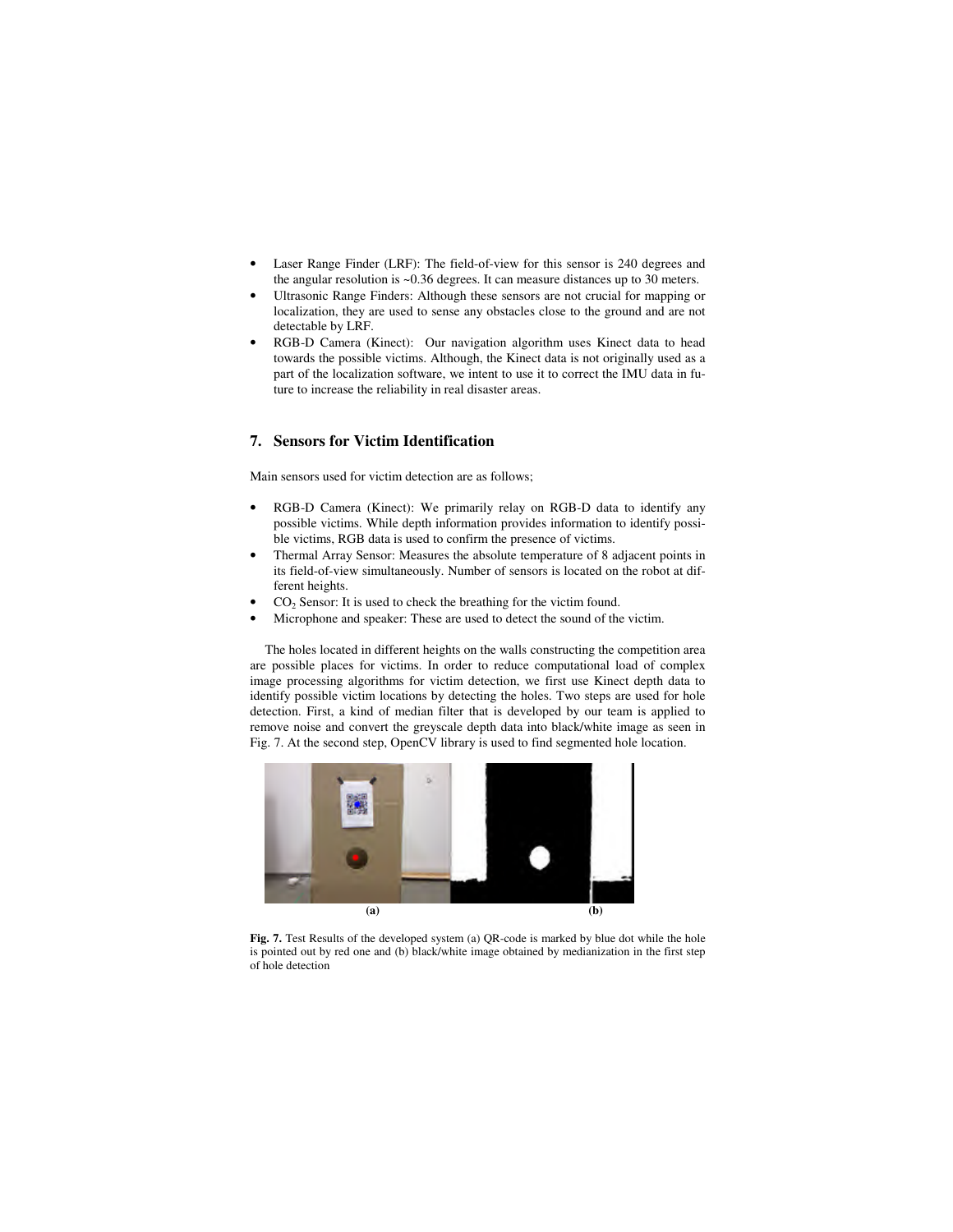Alongside the hole and depth detection process, RGB images are used to check if there is a victim in the hole. For visual victim detection, DPM (Deformable Part Models) approach is used [4]. Two of the sample results obtained in our laboratory is shown in Fig. 8.



**Fig. 8.** Victim Detection using DPM.

### **8. Robot Locomotion**

For the competition, our original model gone under number of modifications; during the process different types of models are produced. The final drawings and the picture of the four wheeled, differential drive robot platform is given in Fig. 9.

As the robot is skid steering differential drive robot, whole physical kinematics modeling is hard to reach as the parameters depend heavily on environment variables. Instead kinematics parameterization is achieved according to experimental kinematics. This way required rotational radii, angular velocities and linear velocities can be realized without deep physical modeling.



**Fig. 9.** The drawings and the picture of the robot platform.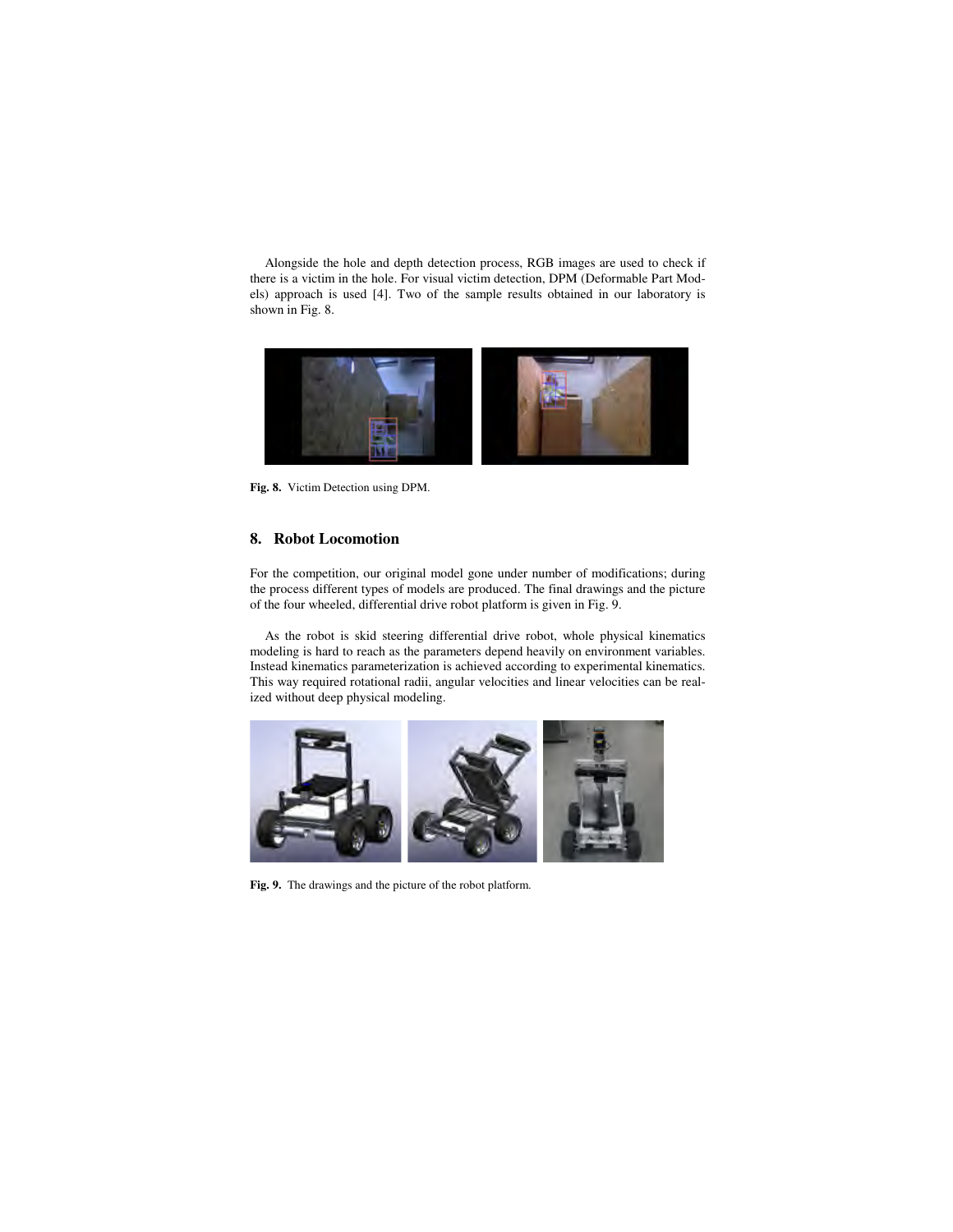## **9. Other Mechanisms**

Migrating to ROS and aiming only full autonomy has changed the mechanisms considerably. In terms of mechanics, we have decided to use only wheeled models and no tracked robot for this year. We have experimented on passive and active suspension systems and decided on a simpler suspension which will allow us to cover most of the area without experiencing too many mechanical problems. ROS allowed us to make use of drivers for Ardunio platform. Now we use Ardunio platform to receive input from our sensors and to control the motors. We have also started to use Kinect sensor for victim identification, which has libraries available for ROS. In terms of navigation strategies, changes in sensors and full autonomy made our algorithm more reliable and faster. We have also built an arena very similar to the competition in our laboratory to test the algorithms.

### **10. Team Training for Operation (Human Factors)**

All members of our team are trained to have basic knowledge in using ROS to be able to develop their algorithms in this platform. Although, it is relatively simple to get our robots running, it took some time to build a platform for them to notify each other from the developments, so every one of them will know what to do to run the robots without having problems. We have documented the steps required to run the robot and it is updated regularly. The team still needs some time to finalize their work and experience in the arena which has built in our laboratory. We expect to test our system fully in German Open competitions.

Since the robots run autonomously, no extensive training of the operator, but to make sure the set-up and break-down procedures to be completed in time and the operator can evaluate the results produced by the robot correctly or make any annotations when needed, there he still needs to be trained.

### **11. Possibility for Practical Application to Real Disaster Site**

On a real disaster site, the main advantage of our system is being able to move autonomously. Communication would arise as an important problem in most disaster sites. If the robot is not able to get back where it has started, the information it gathered inside the ruins becomes completely useless. Although we still have a long way to go in terms of mechanics, the strongest feature of our system is its autonomy. In terms of mechanical design, we are working on a design that can cope with rough terrain better, besides having financial problems we will probably need much more work to be successful on a real and completely unknown disaster site.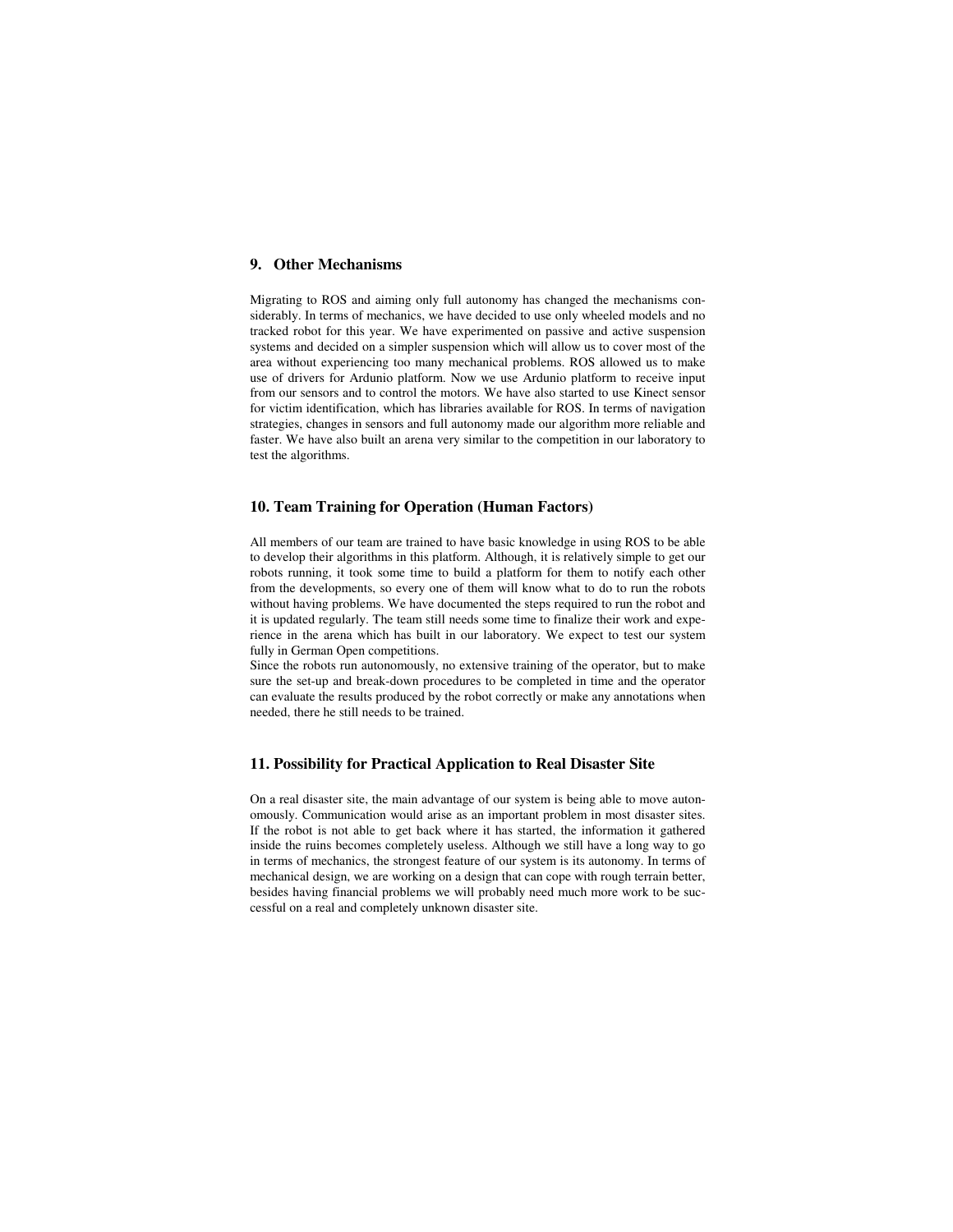## **12. System Cost**

| <b>System Cost</b>                         |                 |                                                     |  |
|--------------------------------------------|-----------------|-----------------------------------------------------|--|
|                                            |                 |                                                     |  |
| Name                                       | Brand - Model   | Web                                                 |  |
| <b>Robot Base</b>                          |                 | ---                                                 |  |
| Electronics for                            |                 |                                                     |  |
| motor control                              | Ardunio Uno.    |                                                     |  |
| and sensor                                 | Driver<br>Motor |                                                     |  |
| readings                                   | shield          | http://www.arduino.cc/                              |  |
|                                            | 2KE-2032        |                                                     |  |
| Motor                                      | Series          | http://www.zhengke.cn                               |  |
|                                            | Microstain      |                                                     |  |
| <b>IMU</b>                                 | $3dm-gx2$       | http:// http://www.microstrain.com/inertial/3DM-GX2 |  |
| LRF - Laser                                |                 |                                                     |  |
| Range Finder                               | UTM-30LX        | http://www.hokuyo-aut.jp                            |  |
| <b>Access Point</b>                        | Airties         | http://www.airties.com                              |  |
| Kinect RGB-D                               |                 |                                                     |  |
| Camera                                     | Microsoft       | http://www.xbox.com/en-US/kinect                    |  |
| Computer                                   |                 |                                                     |  |
|                                            | MG811 for       |                                                     |  |
| CO <sub>2</sub> sensor                     | Ardunio         | http://www.arduino.cc/                              |  |
|                                            | Devantech       |                                                     |  |
| Thermopile                                 | TPA818x1        | http://www.acroname.com                             |  |
|                                            | Devantech       |                                                     |  |
| Ultrasonic                                 | SRF08           | http://www.acroname.com                             |  |
| <b>Battery</b>                             | Li-Po           |                                                     |  |
| <b>TOTAL PRICE = Approximately \$15000</b> |                 |                                                     |  |

## **13. Lessons Learned**

After our first competition the main conclusion we draw was "we had to see it to really understand it". It was a great experience in many ways:

- We realized that very simple mistakes or not having enough training time may finish the run at the first moment,
- We had a chance to get to know each other far more better under the pressure and tried to establish the team accordingly,
- We realized that we have aimed much more than what we can achieve for the first time; trying to have different kind of robots caused us not being good enough at